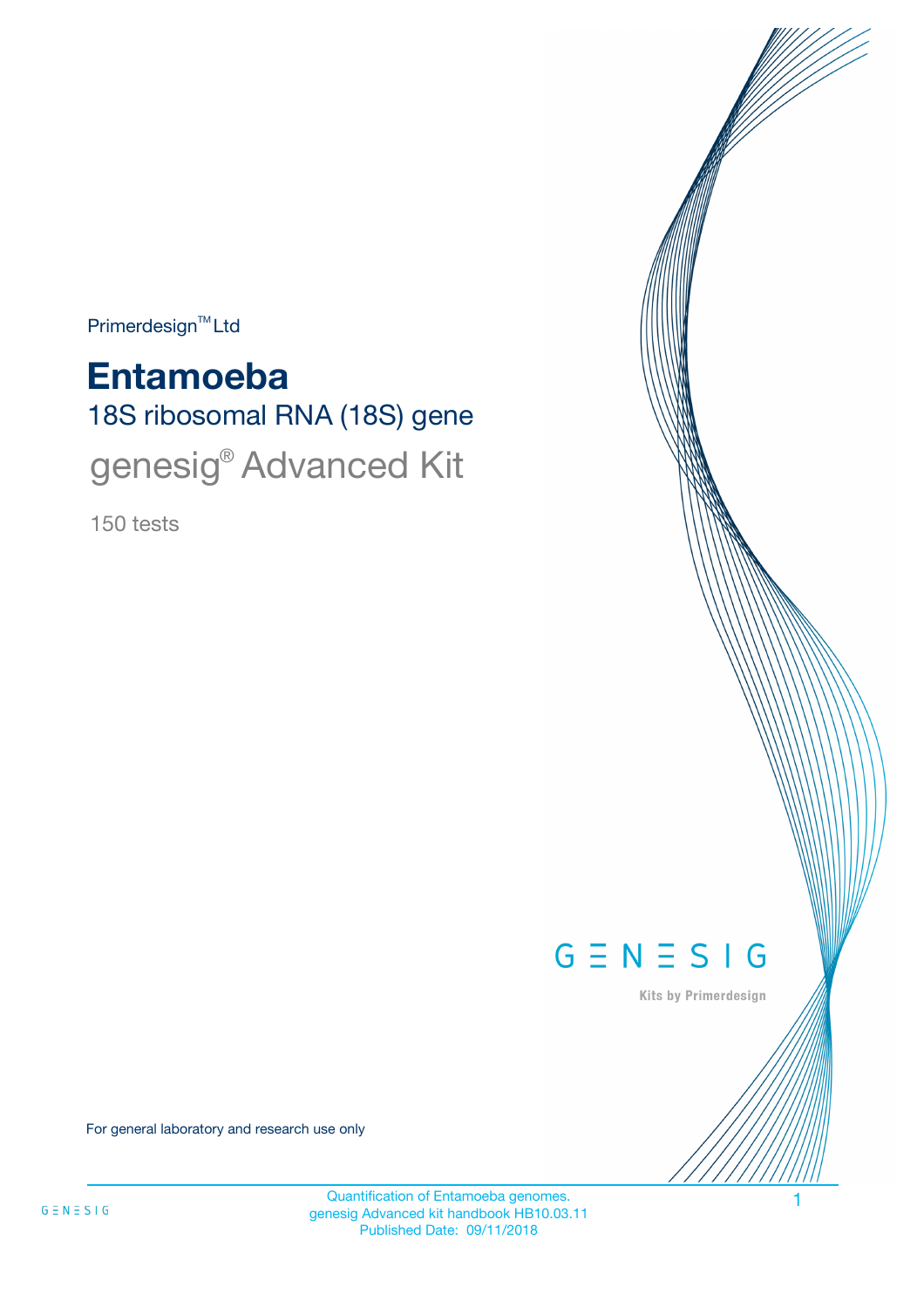## Introduction to Entamoeba

Entamoeba is a genus of parasitic protozoan of the Archamoeba class. Species within this genus are small, single celled organisms with an anterior bulge representing a lobose pseudopod. Most species can be found in the intestines of the animals that they infect, except for E. gingivalis which lives in the mouth, and are commensal. However, E. histolytica is known to cause amoebiasis.

Entamoeba cysts are inhaled or ingested in contaminated food sources and enters the host through the digestive tract after surviving the hostile environment of the stomach. Cysts of different species vary in the number of nuclei they contain and as such, the number of trophozoite forms they produce after excystation in the small intestines. These trophozites, 10 -20 m in diameter, multiply by binary fission and colonise the large intestine causing major calcium ion influx to the cells here resulting in cell death and ulcer formation. Trophozoites subsequently form new cysts which are excreted and remain viable in the environment for up to several months.

Infection with E. histolytica generally causes mild symptoms such as abdominal pain and diarrhoea but more severe infections can lead to amoebosis, a condition encompassing amoebic dysentery characterized by severe abdominal pain, fever and blood in the feaces and less commonly amoebic liver abscesses.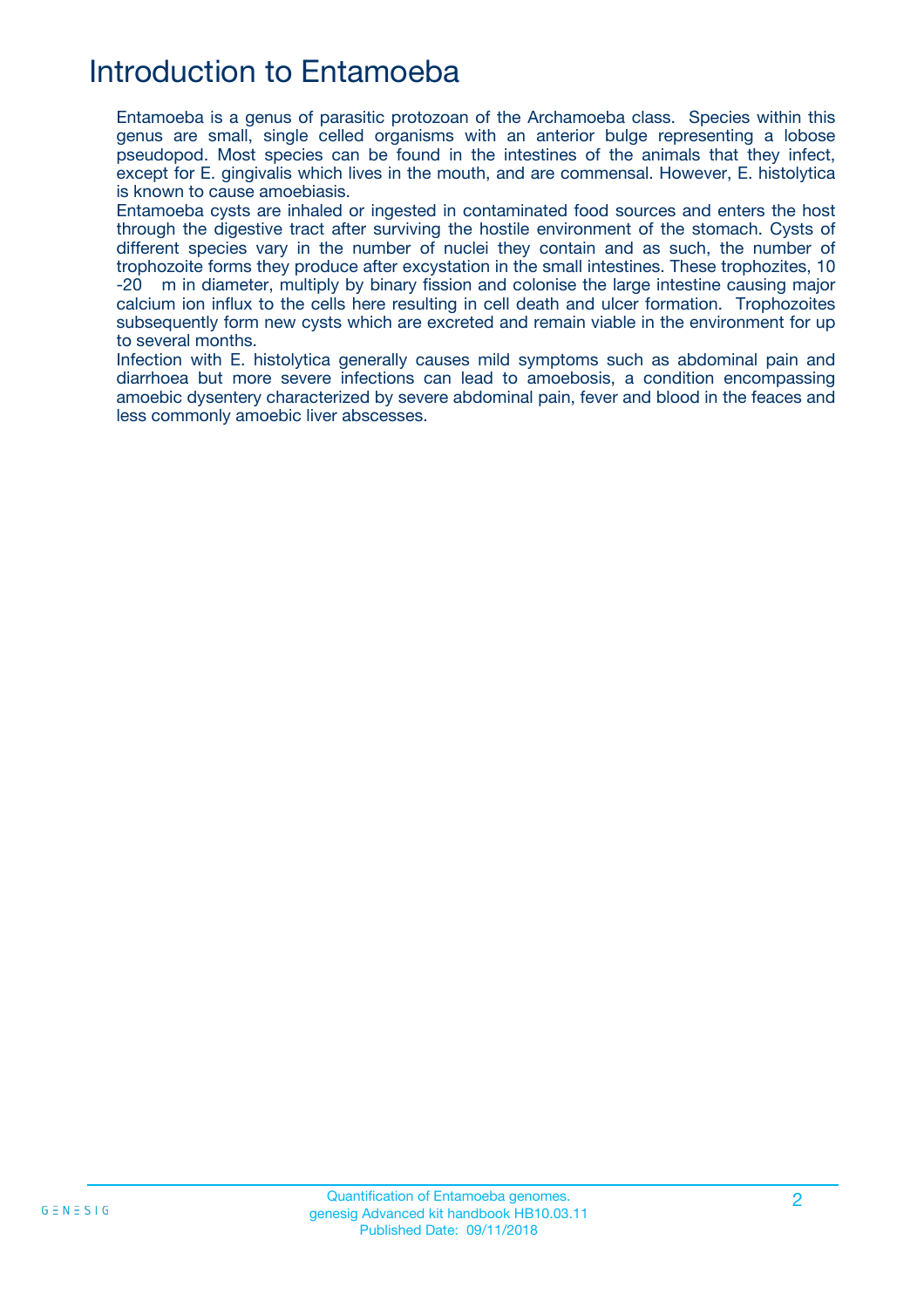# **Specificity**

The Primerdesign genesig Kit for Entamoeba (Entamoeba\_spp) genomes is designed for the in vitro quantification of Entamoeba spp genomes. The kit is designed to have a broad detection profile. Specifically, the primers represent 100% homology with over 95% of the NCBI database reference sequences available at the time of design.

The dynamics of genetic variation means that new sequence information may become available after the initial design. Primerdesign periodically reviews the detection profiles of our kits and when required releases new versions.

Our kit for Entamoeba\_spp has been designed for the specific and exclusive in vitro quantification of this genus . The 18S ribosomal gene, is the ideal target to achieve a broad based detection profile for all species within this genus. The primers and probe sequences in this kit have 100% homology with over 95% of reference sequences contained in the NCBI database. Other closely related species are not detected.

If you require further information, or have a specific question about the detection profile of this kit then please send an e.mail to enquiry@primerdesign.co.uk and our bioinformatics team will answer your question.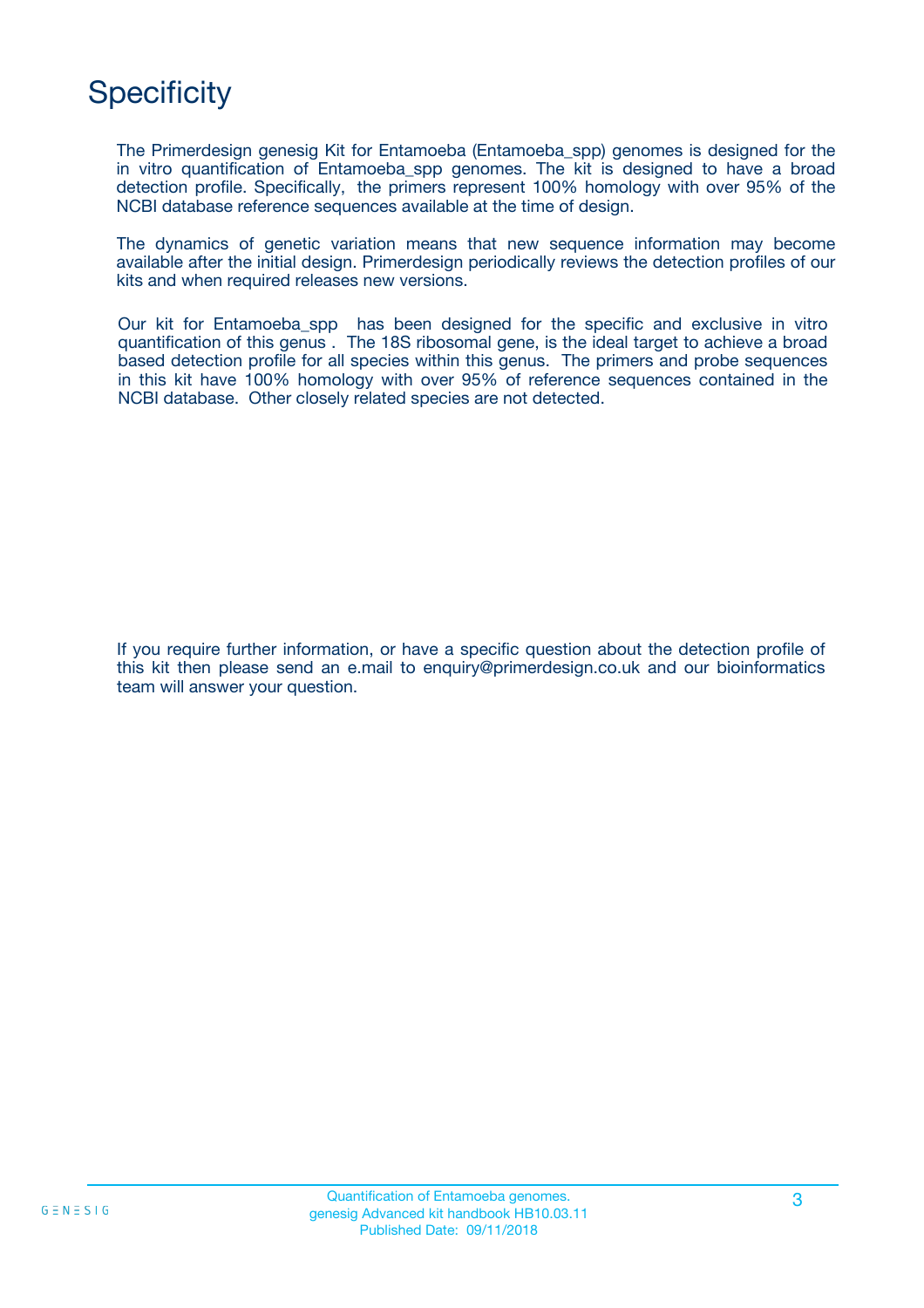## Kit contents

- **Entamoeba\_spp specific primer/probe mix (150 reactions BROWN)** FAM labelled
- **Entamoeba\_spp positive control template (for Standard curve RED)**
- **Internal extraction control primer/probe mix (150 reactions BROWN)** VIC labelled as standard
- **Internal extraction control DNA (150 reactions BLUE)**
- **Endogenous control primer/probe mix (150 reactions BROWN)** FAM labelled
- **RNase/DNase free water (WHITE)** for resuspension of primer/probe mixes
- **Template preparation buffer (YELLOW)** for resuspension of internal control template, positive control template and standard curve preparation

### Reagents and equipment to be supplied by the user

#### **Real-time PCR Instrument**

#### **Extraction kit**

This kit is recommended for use with genesig Easy DNA/RNA extraction kit. However, it is designed to work well with all processes that yield high quality RNA and DNA with minimal PCR inhibitors.

#### **oasig**TM **lyophilised or Precision**®**PLUS 2X qPCR Master Mix**

This kit is intended for use with oasig or PrecisionPLUS2X qPCR Master Mix.

**Pipettors and Tips**

**Vortex and centrifuge**

#### **Thin walled 1.5 ml PCR reaction tubes**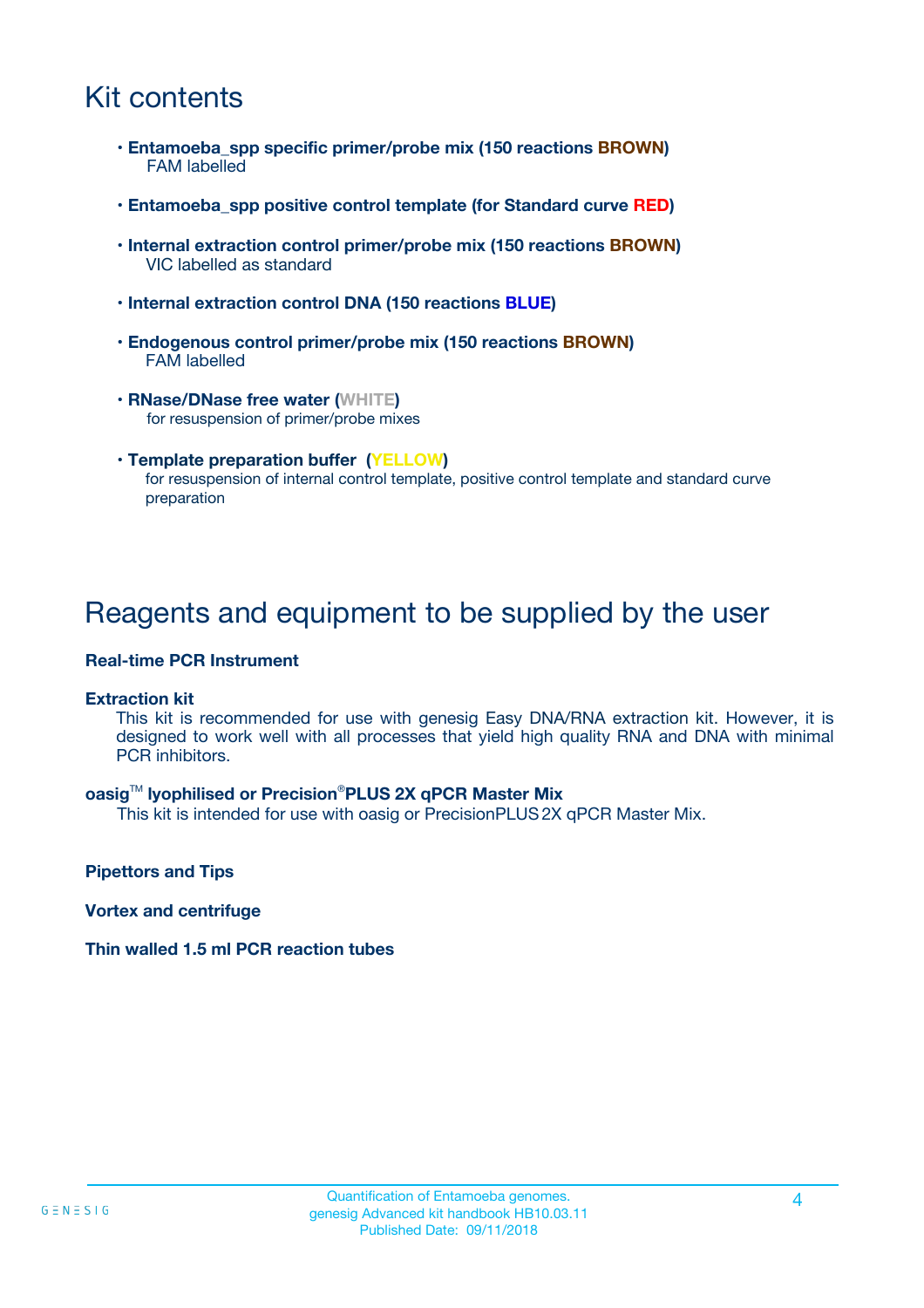### Kit storage and stability

This kit is stable at room temperature but should be stored at -20ºC on arrival. Once the lyophilised components have been resuspended they should not be exposed to temperatures above -20°C for longer than 30 minutes at a time and unnecessary repeated freeze/thawing should be avoided. The kit is stable for six months from the date of resuspension under these circumstances.

If a standard curve dilution series is prepared this can be stored frozen for an extended period. If you see any degradation in this serial dilution a fresh standard curve can be prepared from the positive control.

Primerdesign does not recommend using the kit after the expiry date stated on the pack.

### Suitable sample material

All kinds of sample material suited for PCR amplification can be used. Please ensure the samples are suitable in terms of purity, concentration, and DNA integrity (An internal PCR control is supplied to test for non specific PCR inhibitors). Always run at least one negative control with the samples. To prepare a negative-control, replace the template DNA sample with RNase/DNase free water.

### Dynamic range of test

Under optimal PCR conditions genesig Entamoeba\_spp detection kits have very high priming efficiencies of >95% and can detect less than 100 copies of target template.

## Notices and disclaimers

This product is developed, designed and sold for research purposes only. It is not intended for human diagnostic or drug purposes or to be administered to humans unless clearly expressed for that purpose by the Food and Drug Administration in the USA or the appropriate regulatory authorities in the country of use. During the warranty period Primerdesign genesig detection kits allow precise and reproducible data recovery combined with excellent sensitivity. For data obtained by violation to the general GLP guidelines and the manufacturer's recommendations the right to claim under guarantee is expired. PCR is a proprietary technology covered by several US and foreign patents. These patents are owned by Roche Molecular Systems Inc. and have been sub-licensed by PE Corporation in certain fields. Depending on your specific application you may need a license from Roche or PE to practice PCR. Additional information on purchasing licenses to practice the PCR process may be obtained by contacting the Director of Licensing at Roche Molecular Systems, 1145 Atlantic Avenue, Alameda, CA 94501 or Applied Biosystems business group of the Applera Corporation, 850 Lincoln Centre Drive, Foster City, CA 94404. In addition, the 5' nuclease assay and other homogeneous amplification methods used in connection with the PCR process may be covered by U.S. Patents 5,210,015 and 5,487,972, owned by Roche Molecular Systems, Inc, and by U.S. Patent 5,538,848, owned by The Perkin-Elmer Corporation.

# Trademarks

Primerdesign™ is a trademark of Primerdesign Ltd.

genesig $^\circledR$  is a registered trademark of Primerdesign Ltd.

The PCR process is covered by US Patents 4,683,195, and 4,683,202 and foreign equivalents owned by Hoffmann-La Roche AG. BI, ABI PRISM® GeneAmp® and MicroAmp® are registered trademarks of the Applera Genomics (Applied Biosystems Corporation). BIOMEK® is a registered trademark of Beckman Instruments, Inc.; iCycler™ is a registered trademark of Bio-Rad Laboratories, Rotor-Gene is a trademark of Corbett Research. LightCycler™ is a registered trademark of the Idaho Technology Inc. GeneAmp®, TaqMan® and AmpliTaqGold® are registered trademarks of Roche Molecular Systems, Inc., The purchase of the Primerdesign™ reagents cannot be construed as an authorization or implicit license to practice PCR under any patents held by Hoffmann-LaRoche Inc.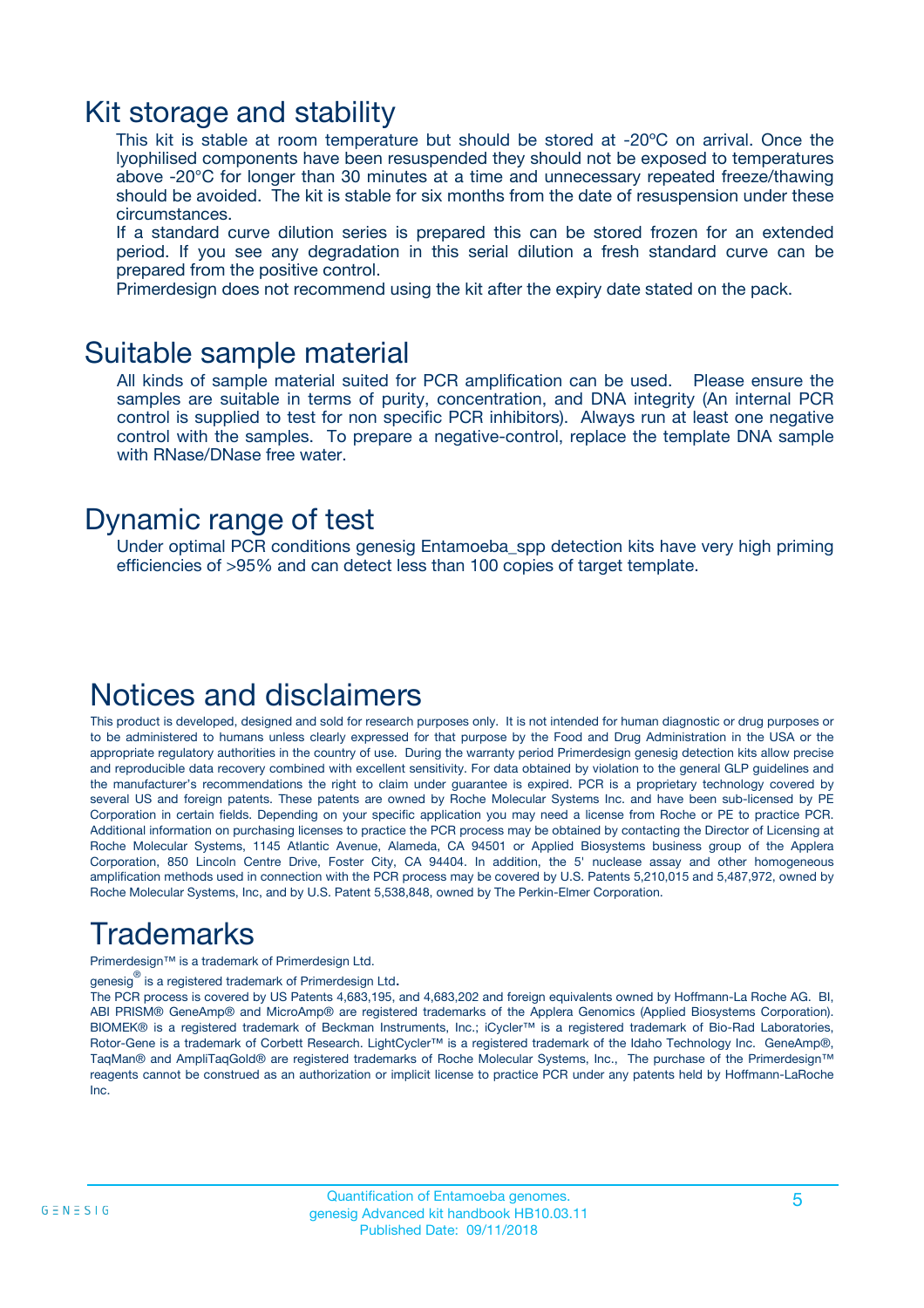## Principles of the test

#### **Real-time PCR**

A Entamoeba spp specific primer and probe mix is provided and this can be detected through the FAM channel.

The primer and probe mix provided exploits the so-called TaqMan® principle. During PCR amplification, forward and reverse primers hybridize to the Entamoeba\_spp DNA. A fluorogenic probe is included in the same reaction mixture which consists of a DNA probe labeled with a 5`-dye and a 3`-quencher. During PCR amplification, the probe is cleaved and the reporter dye and quencher are separated. The resulting increase in fluorescence can be detected on a range of qPCR platforms.

#### **Positive control**

For copy number determination and as a positive control for the PCR set up, the kit contains a positive control template. This can be used to generate a standard curve of Entamoeba spp copy number / Cq value. Alternatively the positive control can be used at a single dilution where full quantitative analysis of the samples is not required. Each time the kit is used, at least one positive control reaction must be included in the run. A positive result indicates that the primers and probes for detecting the target Entamoeba spp gene worked properly in that particular experimental scenario. If a negative result is obtained the test results are invalid and must be repeated. Care should be taken to ensure that the positive control does not contaminate any other kit component which would lead to false-positive results. This can be achieved by handling this component in a Post PCR environment. Care should also be taken to avoid cross-contamination of other samples when adding the positive control to the run. This can be avoided by sealing all other samples and negative controls before pipetting the positive control into the positive control well.

#### **Negative control**

To validate any positive findings a negative control reaction should be included every time the kit is used. For this reaction the RNase/DNase free water should be used instead of template. A negative result indicates that the reagents have not become contaminated while setting up the run.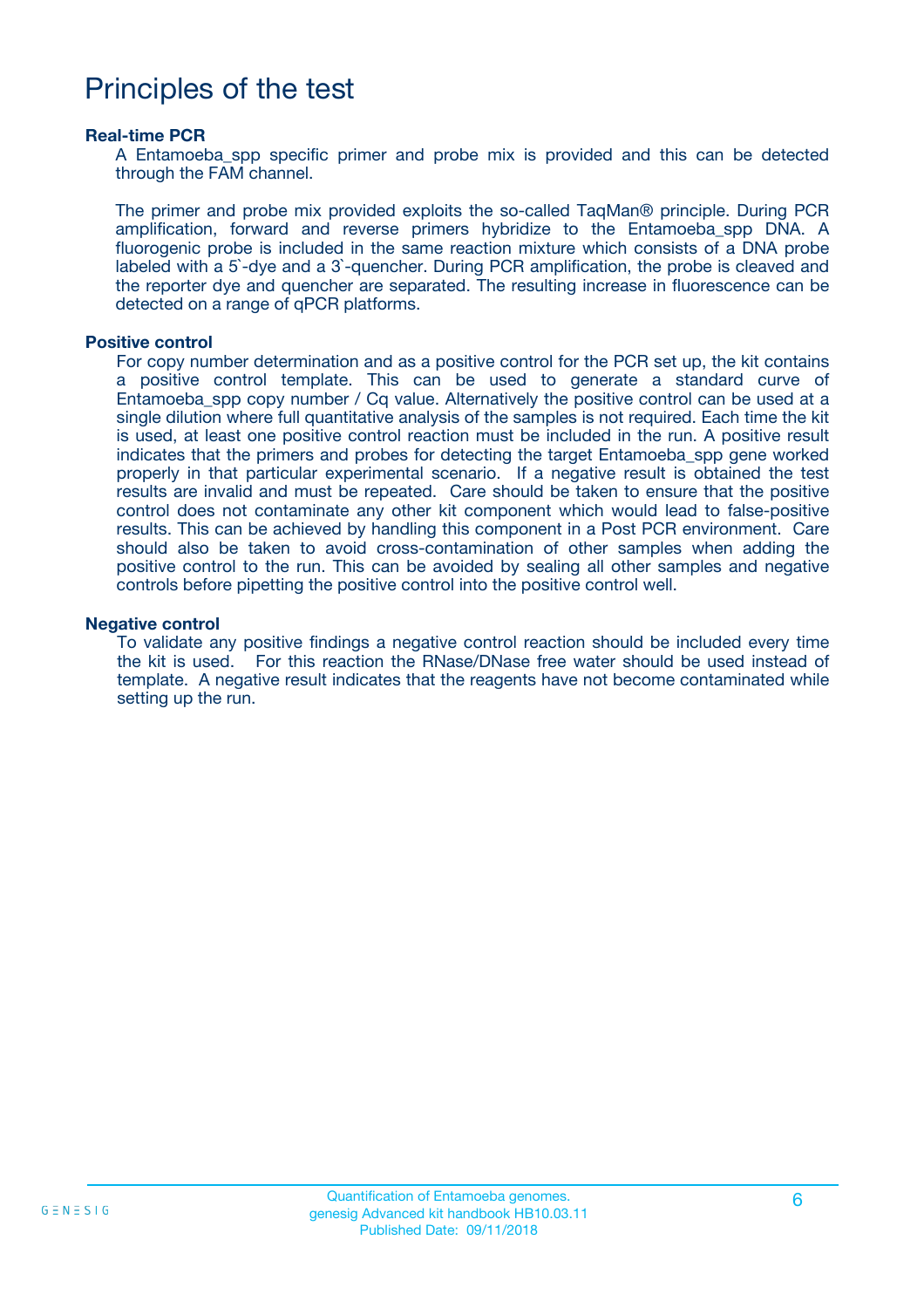#### **Internal DNA extraction control**

When performing DNA extraction, it is often advantageous to have an exogenous source of DNA template that is spiked into the lysis buffer. This control DNA is then co-purified with the sample DNA and can be detected as a positive control for the extraction process. Successful co-purification and qPCR for the control DNA also indicates that PCR inhibitors are not present at a high concentration.

A separate primer and probe mix are supplied with this kit to detect the exogenous DNA using qPCR. The primers are present at PCR limiting concentrations which allows multiplexing with the target sequence primers. Amplification of the control DNA does not interfere with detection of the Entamoeba spp target DNA even when present at low copy number. The Internal control is detected through the VIC channel and gives a Cq value of 28+/-3.

#### **Endogenous control**

To confirm extraction of a valid biological template, a primer and probe mix is included to detect an endogenous gene. Detection of the endogenous control is through the FAM channel and it is NOT therefore possible to perform a multiplex with the Entamoeba\_spp primers. A poor endogenous control signal may indicate that the sample did not contain sufficient biological material.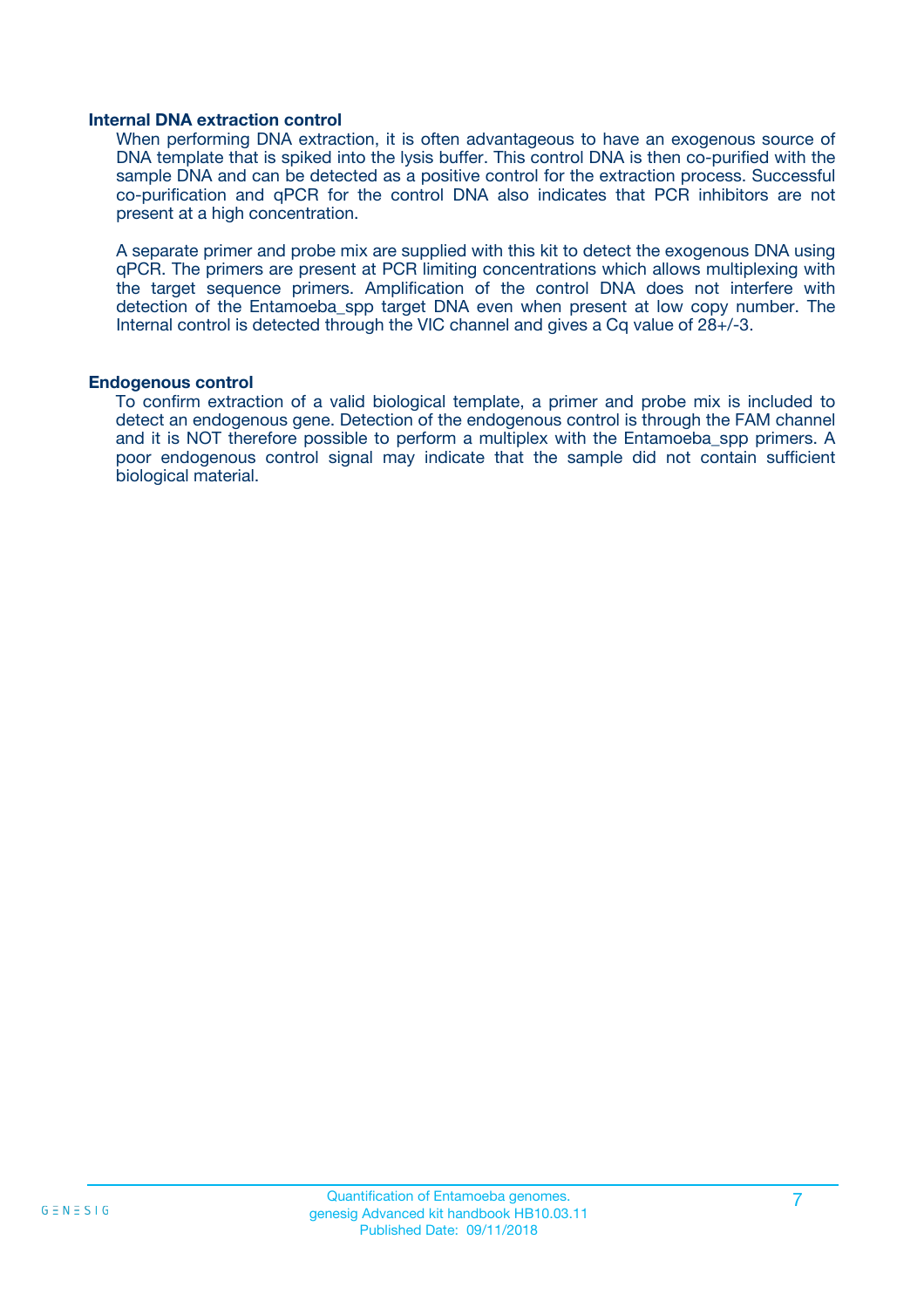### Resuspension protocol

To minimize the risk of contamination with foreign DNA, we recommend that all pipetting be performed in a PCR clean environment. Ideally this would be a designated PCR lab or PCR cabinet. Filter tips are recommended for all pipetting steps.

- **1. Pulse-spin each tube in a centrifuge before opening.** This will ensure lyophilised primer and probe mix is in the base of the tube and is not spilt upon opening the tube.
- **2. Resuspend the primer/probe mixes in the RNase/DNase free water supplied, according to the table below:**

To ensure complete resuspension, vortex each tube thoroughly.

| Component - resuspend in water                       |             |  |
|------------------------------------------------------|-------------|--|
| <b>Pre-PCR pack</b>                                  |             |  |
| Entamoeba_spp primer/probe mix (BROWN)               | $165$ µl    |  |
| Internal extraction control primer/probe mix (BROWN) | $165$ $\mu$ |  |
| Endogenous control primer/probe mix (BROWN)          | 165 µl      |  |

**3. Resuspend the internal control template and positive control template in the template preparation buffer supplied, according to the table below:** To ensure complete resuspension, vortex each tube thoroughly.

| Component - resuspend in template preparation buffer |  |  |  |
|------------------------------------------------------|--|--|--|
| <b>Pre-PCR heat-sealed foil</b>                      |  |  |  |
| Internal extraction control DNA (BLUE)               |  |  |  |
| <b>Post-PCR heat-sealed foil</b>                     |  |  |  |
| Entamoeba spp Positive Control Template (RED) *      |  |  |  |

\* This component contains high copy number template and is a VERY significant contamination risk. It must be opened and handled in a separate laboratory environment, away from the other components.

## DNA extraction

The internal extraction control DNA can be added either to the DNA lysis/extraction buffer or to the DNA sample once it has been resuspended in lysis buffer.

**DO NOT add the internal extraction control DNA directly to the unprocessed biological sample as this will lead to degradation and a loss in signal.**

- **1. Add 4µl of the Internal extraction control DNA (BLUE) to each sample in DNA lysis/extraction buffer per sample.**
- **2. Complete DNA extraction according to the manufacturers protocols.**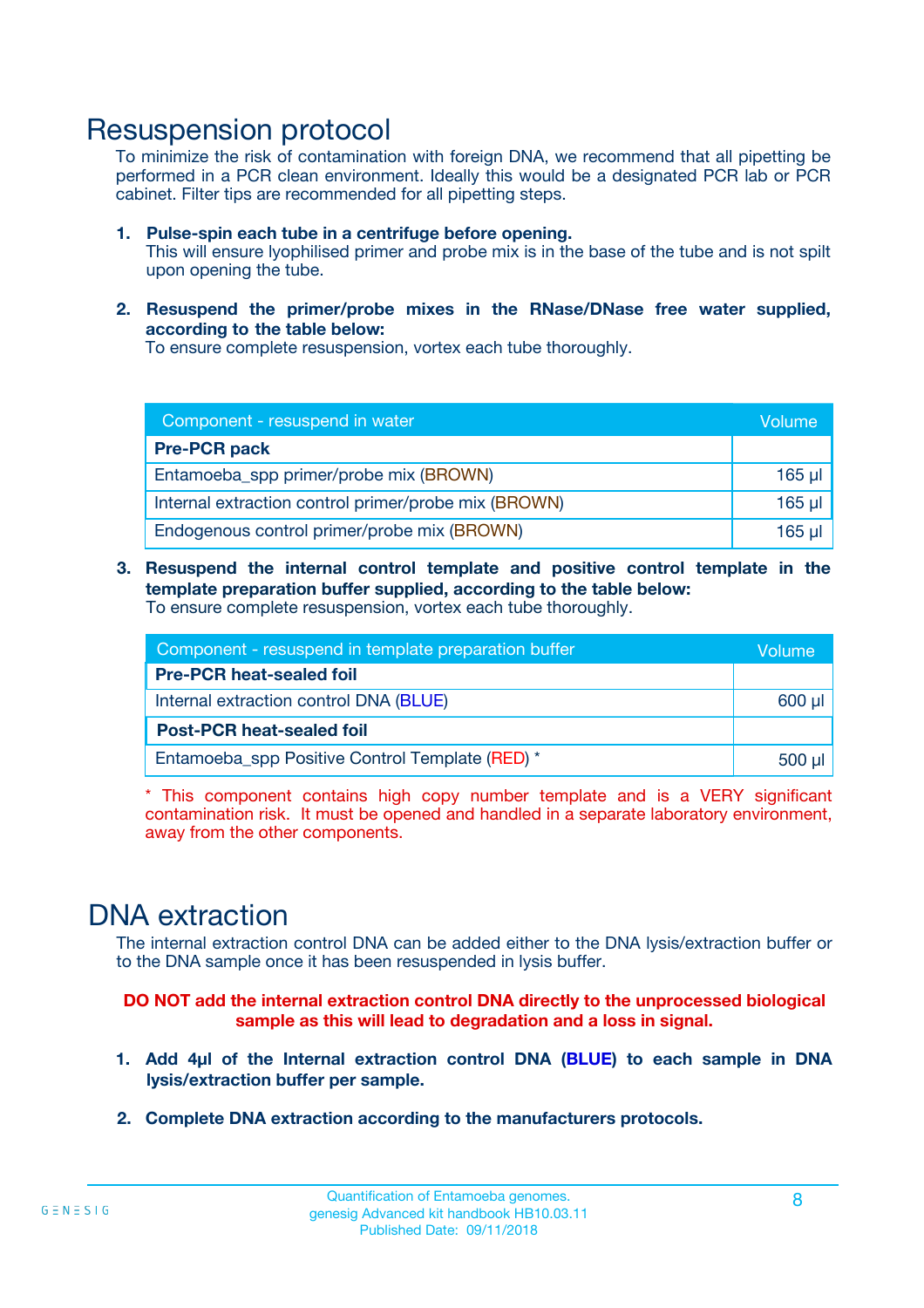# qPCR detection protocol

**1. For each DNA sample prepare a reaction mix according to the table below:** Include sufficient reactions for positive and negative controls.

| Component                                            | <b>Volume</b> |
|------------------------------------------------------|---------------|
| oasig or PrecisionPLUS 2X qPCR Master Mix            | 10 $\mu$      |
| Entamoeba_spp primer/probe mix (BROWN)               | 1 µl          |
| Internal extraction control primer/probe mix (BROWN) | 1 µl          |
| <b>RNase/DNase free water (WHITE)</b>                | $3 \mu$       |
| <b>Final Volume</b>                                  | 15 µl         |

**2. For each DNA sample prepare an endogenous control reaction according to the table below (Optional):**

**This control reaction will provide useful information regarding the quality of the biological sample.**

| Component                                   | Volume   |
|---------------------------------------------|----------|
| oasig or PrecisionPLUS 2X qPCR Master Mix   | $10 \mu$ |
| Endogenous control primer/probe mix (BROWN) | 1 µI     |
| <b>RNase/DNase free water (WHITE)</b>       | $4 \mu$  |
| <b>Final Volume</b>                         | 15 µl    |

- **3. Pipette 15µl of each mix into individual wells according to your qPCR experimental plate set up.**
- **4. Prepare sample DNA templates for each of your samples.**
- **5. Pipette 5µl of DNA template into each well, according to your experimental plate set up.**

For negative control wells use 5µl of RNase/DNase free water. The final volume in each well is 20ul.

**6. If a standard curve is included for quantitative analysis, prepare a reaction mix according to the table below:**

| Component                                 | Volume          |
|-------------------------------------------|-----------------|
| oasig or PrecisionPLUS 2X qPCR Master Mix | 10 $\mu$        |
| Entamoeba_spp primer/probe mix (BROWN)    | 1 µl I          |
| <b>RNase/DNase free water (WHITE)</b>     | $4 \mu$         |
| <b>Final Volume</b>                       | 15 <sub>µ</sub> |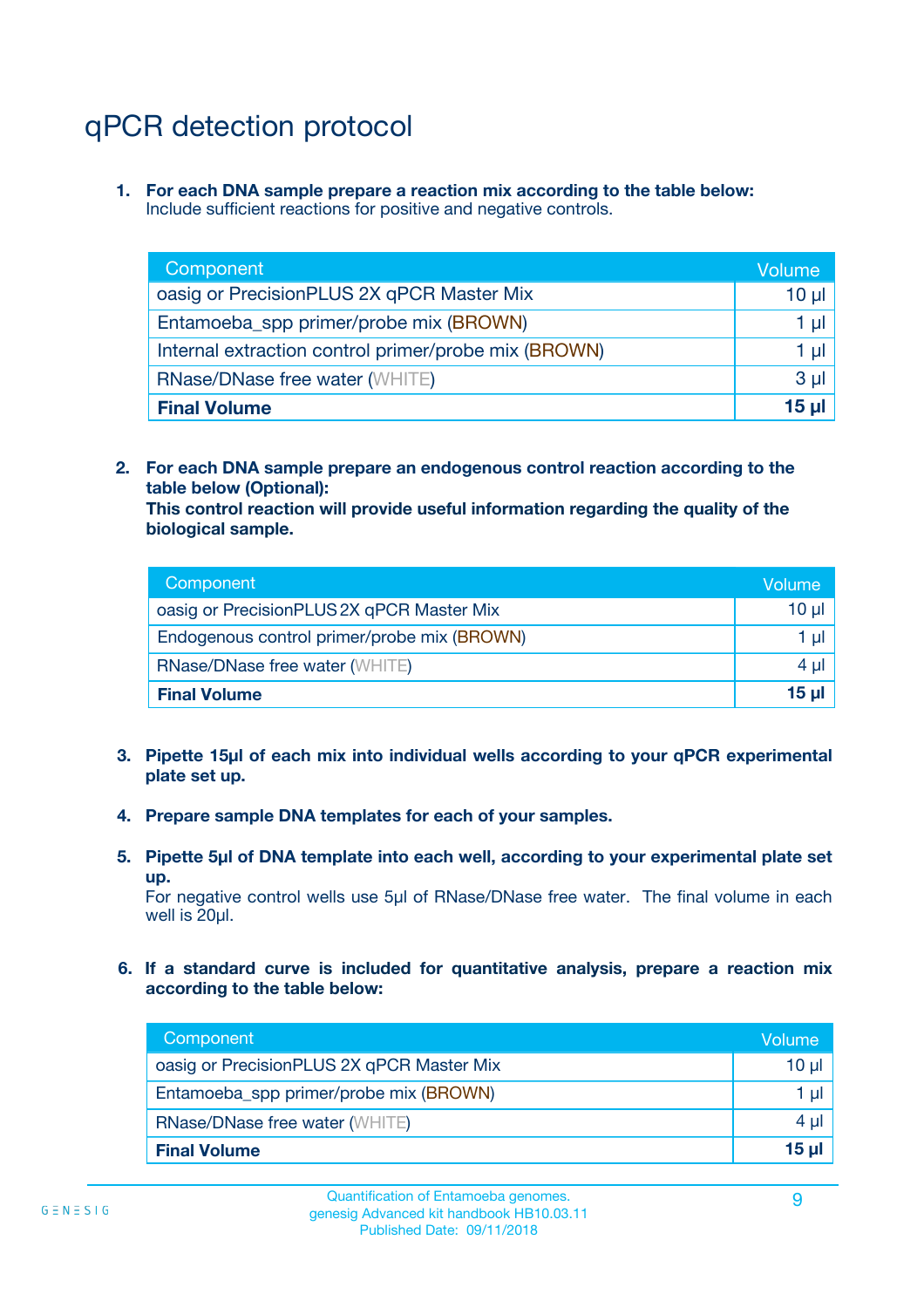#### **7. Preparation of standard curve dilution series.**

- 1) Pipette 90µl of template preparation buffer into 5 tubes and label 2-6
- 2) Pipette 10µl of Positive Control Template (RED) into tube 2
- 3) Vortex thoroughly
- 4) Change pipette tip and pipette 10µl from tube 2 into tube 3
- 5) Vortex thoroughly

Repeat steps 4 and 5 to complete the dilution series

| <b>Standard Curve</b>         | <b>Copy Number</b>     |
|-------------------------------|------------------------|
| Tube 1 Positive control (RED) | $2 \times 10^5$ per µl |
| Tube 2                        | $2 \times 10^4$ per µl |
| Tube 3                        | $2 \times 10^3$ per µl |
| Tube 4                        | $2 \times 10^2$ per µl |
| Tube 5                        | 20 per µl              |
| Tube 6                        | 2 per µl               |

**8. Pipette 5µl of standard template into each well for the standard curve according to your experimental plate set up.**

#### The final volume in each well is 20µl.

# qPCR amplification protocol

Amplification conditions using oasig or PrecisionPLUS 2X qPCR Master Mix.

|             | <b>Step</b>       | <b>Time</b>     | Temp    |
|-------------|-------------------|-----------------|---------|
|             | Enzyme activation | 2 min           | 95 °C   |
| Cycling x50 | Denaturation      | 10 <sub>s</sub> | 95 $°C$ |
|             | DATA COLLECTION * | 60 s            | 60 °C   |

\* Fluorogenic data should be collected during this step through the FAM and VIC channels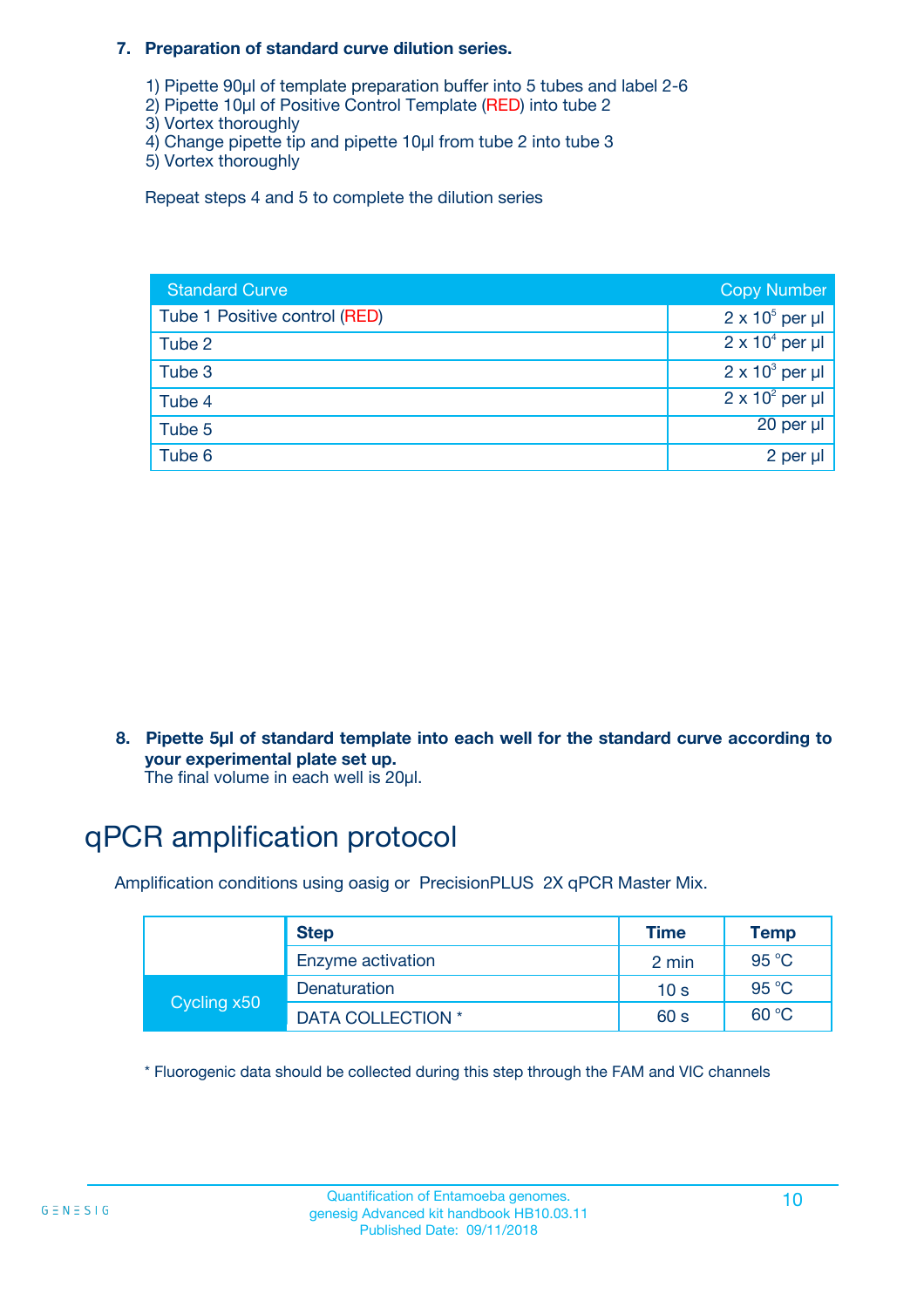# Interpretation of results

| <b>Target</b><br>(FAM) | <b>Internal</b><br>control<br>(NIC) | <b>Positive</b><br>control | <b>Negative</b><br>control | Interpretation                                                                                                  |
|------------------------|-------------------------------------|----------------------------|----------------------------|-----------------------------------------------------------------------------------------------------------------|
| $\leq 30$              | $+ 1 -$                             | ÷                          |                            | <b>POSITIVE QUANTITATIVE RESULT</b><br>calculate copy number                                                    |
| > 30                   | ٠                                   | ÷                          |                            | <b>POSITIVE QUANTITATIVE RESULT</b><br>calculate copy number                                                    |
| > 30                   |                                     | ÷                          |                            | <b>POSITIVE QUALITATIVE RESULT</b><br>do not report copy number as this<br>may be due to poor sample extraction |
|                        | ÷                                   | ÷                          |                            | <b>NEGATIVE RESULT</b>                                                                                          |
| $+ 1 -$                | $+ 1 -$                             | ÷                          | $\leq$ 35                  | <b>EXPERIMENT FAILED</b><br>due to test contamination                                                           |
| $+$ / -                | $+ 1 -$                             | ÷                          | > 35                       | $\star$                                                                                                         |
|                        |                                     | ÷                          |                            | <b>SAMPLE PREPARATION FAILED</b>                                                                                |
|                        |                                     |                            | $+$ /                      | <b>EXPERIMENT FAILED</b>                                                                                        |

Positive control template (**RED**) is expected to amplify between Cq 16 and 23. Failure to satisfy this quality control criterion is a strong indication that the experiment has been compromised.

\*Where the test sample is positive and the negative control is positive with a  $Ca > 35$ , the sample must be reinterpreted based on the relative signal strength of the two results:



If the sample amplifies  $> 5$  Cq earlier than the negative control then the sample should be reinterpreted (via the table above) with the negative control verified as negative.



If the sample amplifies  $< 5$  Cq earlier than the negative control then the positive sample result is invalidated and<br>the result should be determined  $the$  result should be inconclusive due to test contamination. The test for this sample should be repeated.